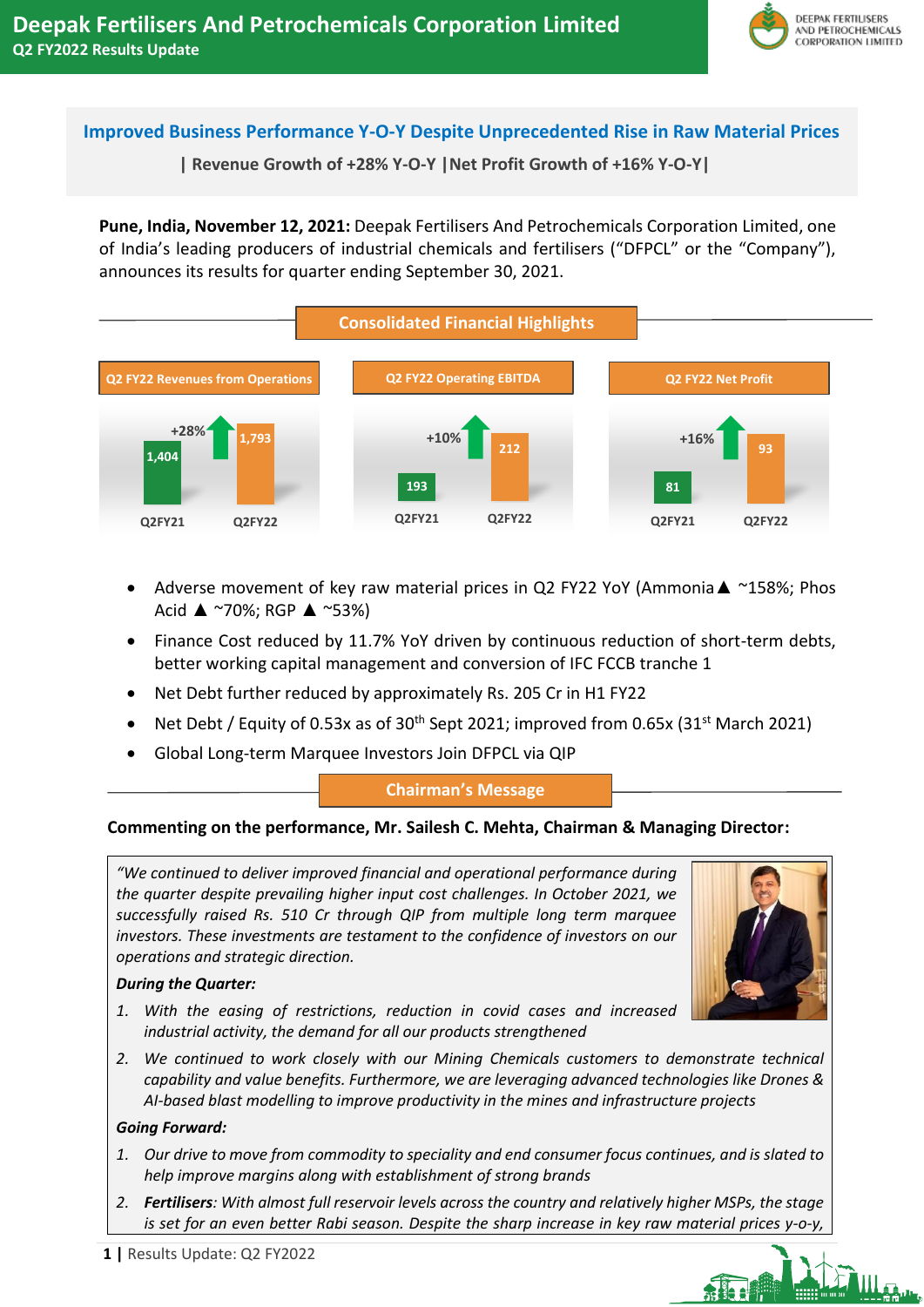*our strategically directed efforts right from Crop Specific product to farmer-focused marketing drive should benefit in expanding our market share and margins*

- *3. Mining Chemicals: The Country is facing significant coal shortages and with improving economic recovery, the demand for power and therefore coal is poised to increase, which is anticipated to benefit our mining chemical business*
- *4. Pharma / Speciality Chemicals: The nitric acid demand and prices are expected to remain strong in Q3 owing to the diminishing availability of many down streams of Nitric Acid from China resultant better realization*

*In addition, the new Ammonia Project at Taloja, which is located close to the consuming downstream complex, is making good development on the ground and is progressing as per planned schedule."*

## **Chemicals Review**

- Q2 FY22 Revenues increased by 39.4% to Rs. 988 Cr in Chemical segment comprising Mining Chemicals and Pharma / Speciality Chemicals. Segment Profit increased from Rs. 109 Cr in Q2FY21 to Rs. 148 Cr in Q2 FY22
- **Mining Chemicals:** 
	- $\circ$  Typically, 2nd Quarter is a seasonally low period for mining chemicals due to monsoon also Q2 FY22 witnessed gradual resumption of economic activities
	- o AN Melt recorded highest-ever 2nd Quarter sales volume with a 74% y-o-y growth. HDAN sales volume grew by 51% as supported by combination of fixed-price short-term agreements and increasing prices of imported AN due to availability concerns from exporting countries
	- o The Company continued to innovate across Coal, Limestone/Metal Mines and Infrastructure segments to demonstrate technical capability, value and cost benefits, coupled with security of supply through advanced explosives
- **Pharma / Speciality Chemicals**:
	- o With the easing of restrictions, restart of the industries and increase in curbs on production by Chinese Govt pushing up demand coupled with reduction in domestic supply resulted into much improved realizatiion in spot market in all acids in Q2
	- $\circ$  Despite good demand, IPA prices were depressed during the quarter due to plunge in feedstock Acetone prices in NEA resulting in cheaper imports. IPA volumes increased by 32% y-o-y
	- o Witnessing good response for Cororid disinfection products from all the segments. Further strengthened presence on Government e-Marketplace (GeM) portal and won one of the biggest tenders for supply of Cororid Hand Sanitizers to Odisha State Medical Corporation (OSML)

## **Fertilisers Review**

- Q2 FY22 Revenues grew by 15.8% to Rs. 802 Cr.
- Continuing the strategy of differentiation and farmer focussed marketing, the Company achieved Smartek sales of 2.28 lakh MT in H1 FY22 which majorly focused on Kharif Crops like Cotton, Sugarcane, Soyabean, Maize and Paddy
- Shortage of Muriate of Potash and unprecedented increase in prices across all the Raw Materials resulted in lower than planned production of NPK fertilisers in Q2
- The Company continued to adopt digital means of working due to movement restriction in core command area. As per the strategy of 'seeing is believing', the team conducted 10,000+ single product demos and distribution of 1,25,00,000 5 kg samples on focus crops during H1